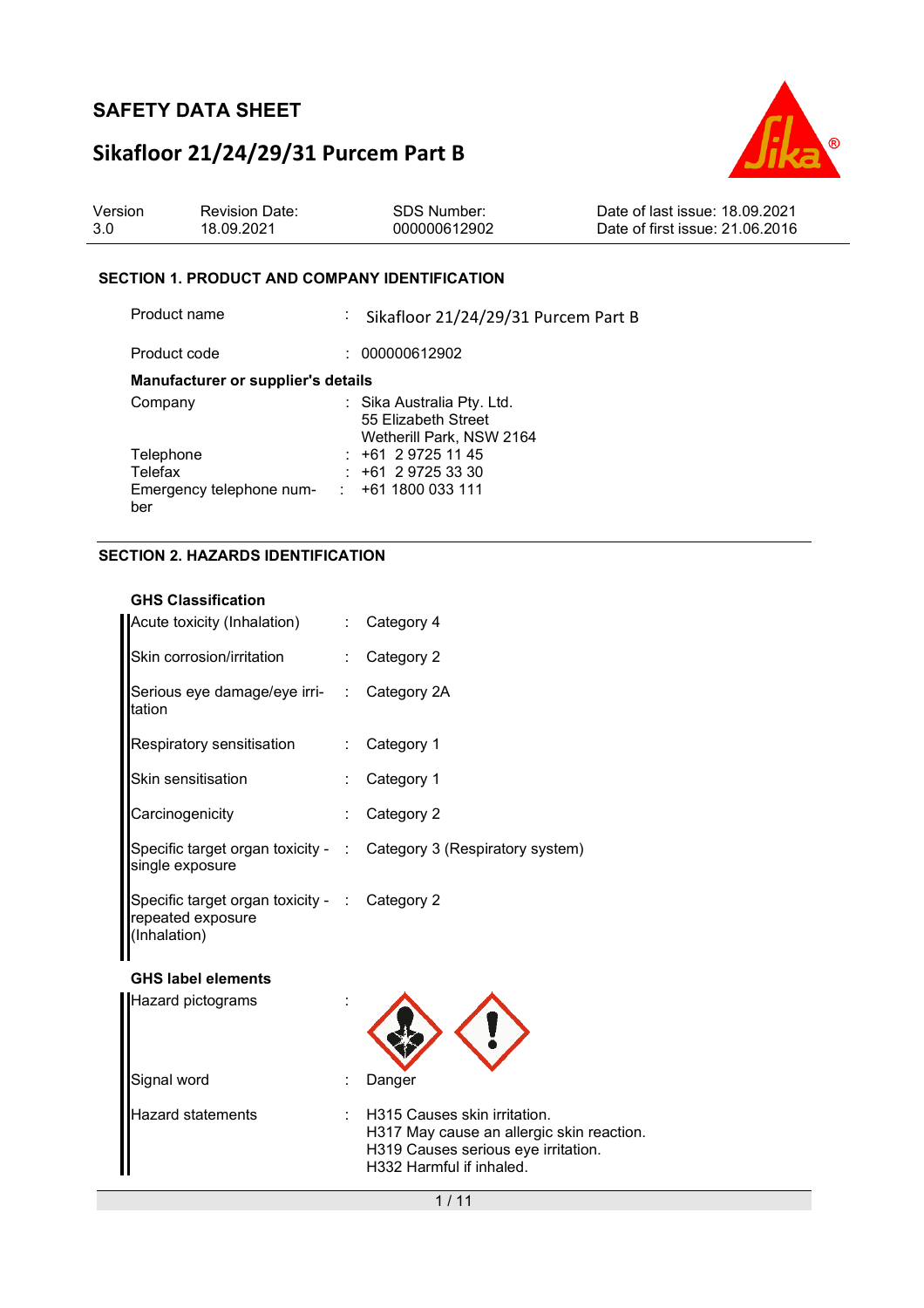# **Sikafloor 21/24/29/31 Purcem Part B**



| H334 May cause allergy or asthma symptoms or breathing<br>difficulties if inhaled.<br>H335 May cause respiratory irritation.<br>H351 Suspected of causing cancer.<br>H373 May cause damage to organs through prolonged or re-<br>peated exposure if inhaled.                                                                                                                                                                                                                                                                                                                                                                                                                                                          |  |
|-----------------------------------------------------------------------------------------------------------------------------------------------------------------------------------------------------------------------------------------------------------------------------------------------------------------------------------------------------------------------------------------------------------------------------------------------------------------------------------------------------------------------------------------------------------------------------------------------------------------------------------------------------------------------------------------------------------------------|--|
|                                                                                                                                                                                                                                                                                                                                                                                                                                                                                                                                                                                                                                                                                                                       |  |
| Precautionary statements<br><b>Prevention:</b><br>P201 Obtain special instructions before use.<br>P202 Do not handle until all safety precautions have been read<br>and understood.<br>P260 Do not breathe mist or vapours.<br>P264 Wash skin thoroughly after handling.<br>P271 Use only outdoors or in a well-ventilated area.<br>P272 Contaminated work clothing should not be allowed out of<br>the workplace.<br>P280 Wear protective gloves/ protective clothing/ eye protec-<br>tion/ face protection/ hearing protection.<br>P284 Wear respiratory protection.                                                                                                                                                |  |
| <b>Response:</b><br>P302 + P352 IF ON SKIN: Wash with plenty of water.<br>P304 + P340 + P312 IF INHALED: Remove person to fresh air<br>and keep comfortable for breathing. Call a POISON CENTER/<br>doctor if you feel unwell.<br>P305 + P351 + P338 IF IN EYES: Rinse cautiously with water<br>for several minutes. Remove contact lenses, if present and<br>easy to do. Continue rinsing.<br>P308 + P313 IF exposed or concerned: Get medical advice/<br>attention.<br>P333 + P313 If skin irritation or rash occurs: Get medical ad-<br>vice/ attention.<br>P337 + P313 If eye irritation persists: Get medical advice/ at-<br>tention.<br>P362 + P364 Take off contaminated clothing and wash it before<br>reuse. |  |
| Storage:<br>P403 + P233 Store in a well-ventilated place. Keep container<br>tightly closed.<br>P405 Store locked up.                                                                                                                                                                                                                                                                                                                                                                                                                                                                                                                                                                                                  |  |
| Disposal:<br>P501 Dispose of contents/ container to an approved waste<br>disposal plant.                                                                                                                                                                                                                                                                                                                                                                                                                                                                                                                                                                                                                              |  |

**Other hazards which do not result in classification**

None known.

### **SECTION 3. COMPOSITION/INFORMATION ON INGREDIENTS**

Substance / Mixture : Mixture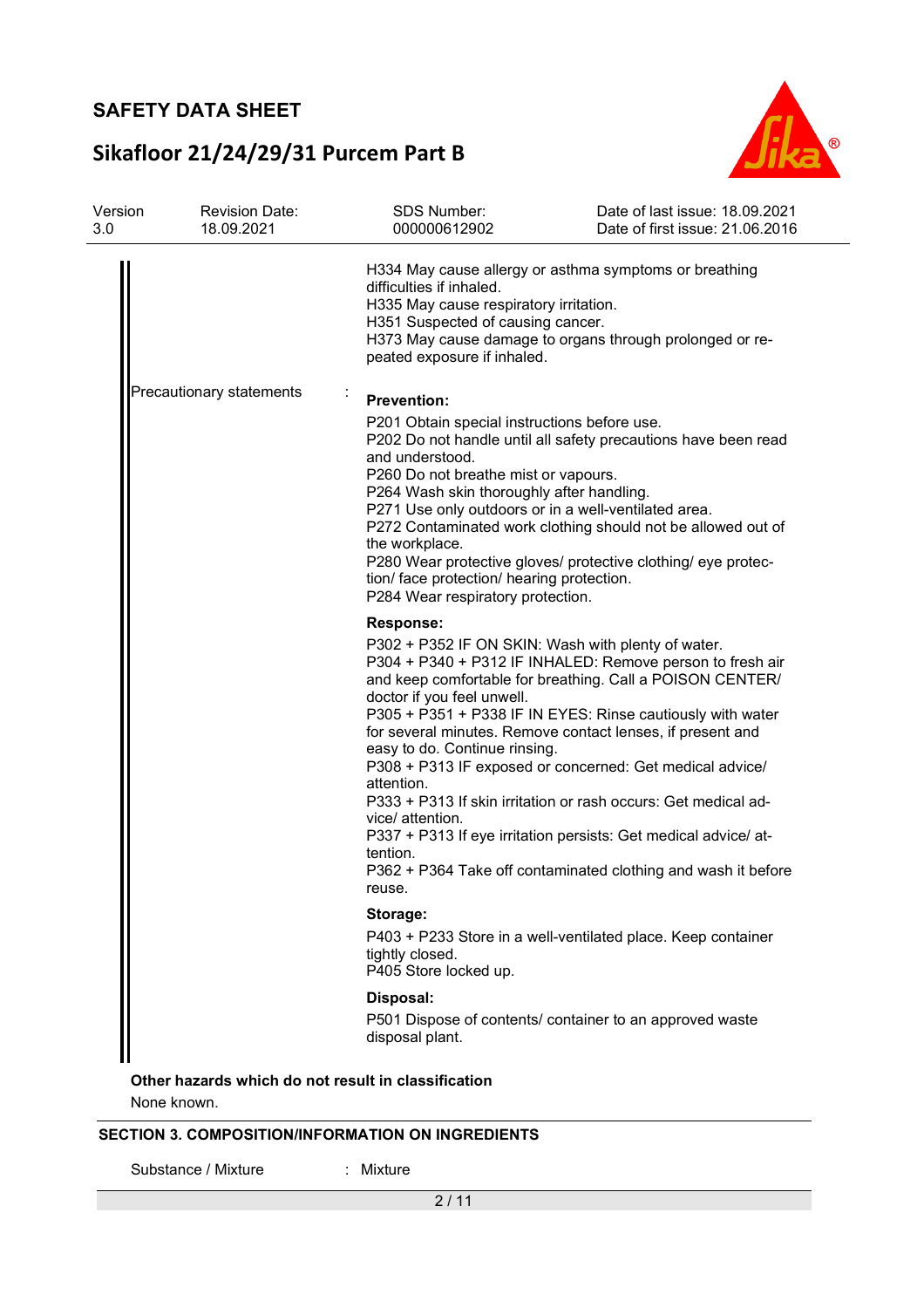# **Sikafloor 21/24/29/31 Purcem Part B**



| Version | <b>Revision Date:</b> | SDS Number:  | Date of last issue: 18.09.2021  |
|---------|-----------------------|--------------|---------------------------------|
| -3.0    | 18.09.2021            | 000000612902 | Date of first issue: 21.06.2016 |

### **Components**

| Chemical name                             | CAS-No.   | Concentration (% w/w) |
|-------------------------------------------|-----------|-----------------------|
| 4,4'-methylenediphenyl diisocyanate       | 101-68-8  | $>= 30 - 60$          |
| Diphenylmethanediisocyanate, isomeres and | 9016-87-9 | $>= 30 - 60$          |
| homologues                                |           |                       |
| o-(p-isocyanatobenzyl)phenyl isocyanate   | 5873-54-1 | $>= 10 - 520$         |

#### **SECTION 4. FIRST AID MEASURES**

| General advice                                                    |    | Move out of dangerous area.<br>Consult a physician.<br>Show this safety data sheet to the doctor in attendance.                                                                                                                                                                                                                                                                                                                                                                                                                                                                                                                              |
|-------------------------------------------------------------------|----|----------------------------------------------------------------------------------------------------------------------------------------------------------------------------------------------------------------------------------------------------------------------------------------------------------------------------------------------------------------------------------------------------------------------------------------------------------------------------------------------------------------------------------------------------------------------------------------------------------------------------------------------|
| If inhaled                                                        |    | Move to fresh air.<br>Consult a physician after significant exposure.                                                                                                                                                                                                                                                                                                                                                                                                                                                                                                                                                                        |
| In case of skin contact                                           | ÷  | Take off contaminated clothing and shoes immediately.<br>Wash off with soap and plenty of water.<br>If symptoms persist, call a physician.                                                                                                                                                                                                                                                                                                                                                                                                                                                                                                   |
| In case of eye contact                                            | ÷. | Immediately flush eye(s) with plenty of water.<br>Remove contact lenses.<br>Keep eye wide open while rinsing.<br>If eye irritation persists, consult a specialist.                                                                                                                                                                                                                                                                                                                                                                                                                                                                           |
| If swallowed                                                      |    | Clean mouth with water and drink afterwards plenty of water.<br>Do not give milk or alcoholic beverages.<br>Never give anything by mouth to an unconscious person.<br>Obtain medical attention.                                                                                                                                                                                                                                                                                                                                                                                                                                              |
| Most important symptoms<br>and effects, both acute and<br>delayed |    | irritant effects<br>sensitising effects<br>Asthmatic appearance<br>Cough<br>Respiratory disorder<br>Allergic reactions<br>Excessive lachrymation<br>Headache<br><b>Dermatitis</b><br>See Section 11 for more detailed information on health effects<br>and symptoms.<br>Causes skin irritation.<br>May cause an allergic skin reaction.<br>Causes serious eye irritation.<br>Harmful if inhaled.<br>May cause allergy or asthma symptoms or breathing difficul-<br>ties if inhaled.<br>May cause respiratory irritation.<br>Suspected of causing cancer.<br>May cause damage to organs through prolonged or repeated<br>exposure if inhaled. |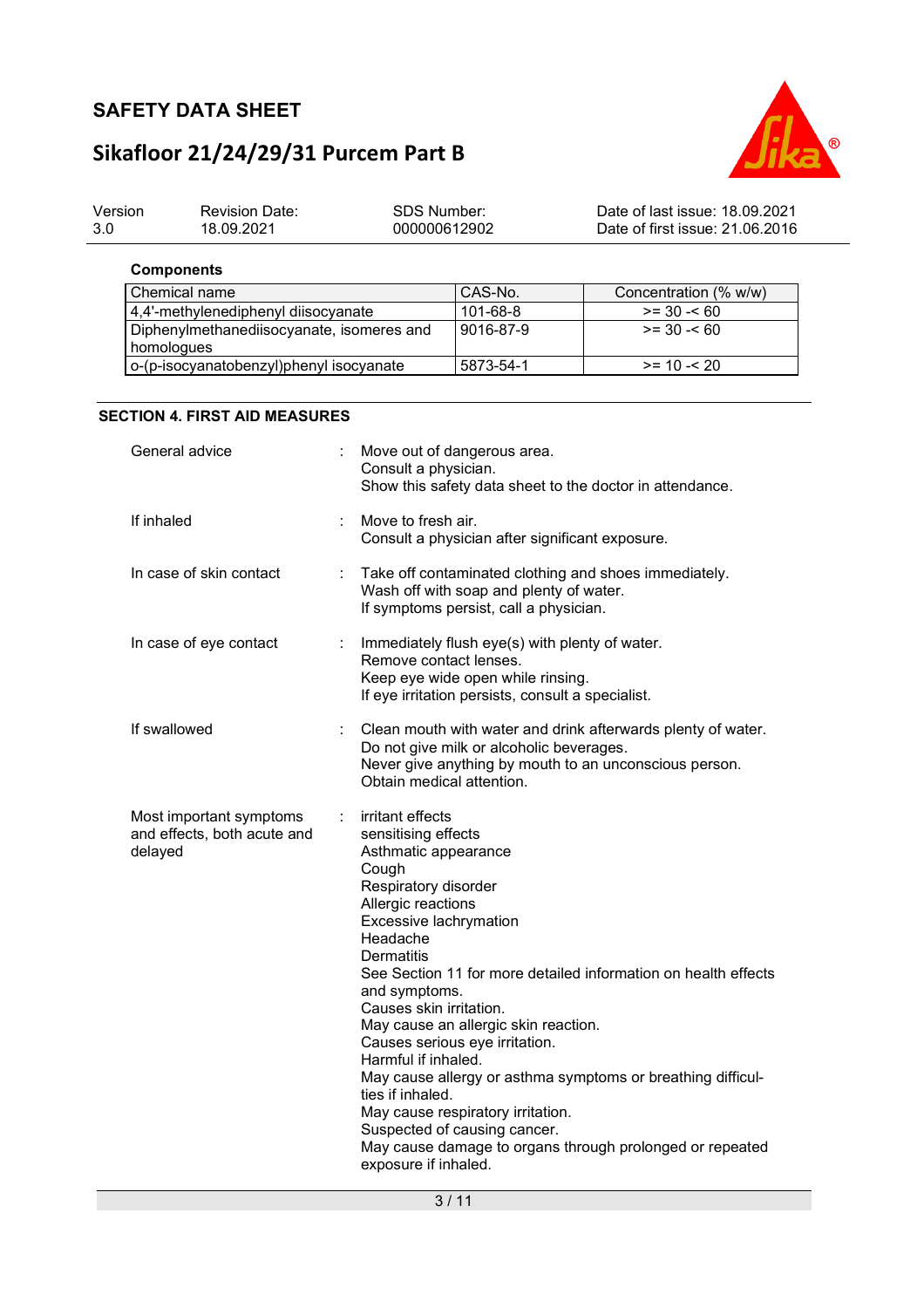# **Sikafloor 21/24/29/31 Purcem Part B**



| Version<br>3.0 | <b>Revision Date:</b><br>18.09.2021           | SDS Number:<br>000000612902                                                                                  | Date of last issue: 18.09.2021<br>Date of first issue: 21.06.2016 |
|----------------|-----------------------------------------------|--------------------------------------------------------------------------------------------------------------|-------------------------------------------------------------------|
|                | Notes to physician                            | : Treat symptomatically.                                                                                     |                                                                   |
|                | <b>SECTION 5. FIREFIGHTING MEASURES</b>       |                                                                                                              |                                                                   |
|                | Suitable extinguishing media :                | Use extinguishing measures that are appropriate to local cir-<br>cumstances and the surrounding environment. |                                                                   |
|                | ucts                                          | Hazardous combustion prod- : No hazardous combustion products are known                                      |                                                                   |
|                | ods                                           | Specific extinguishing meth- : Standard procedure for chemical fires.                                        |                                                                   |
|                | for firefighters                              | Special protective equipment : In the event of fire, wear self-contained breathing apparatus.                |                                                                   |
|                | <b>SECTION 6. ACCIDENTAL RELEASE MEASURES</b> |                                                                                                              |                                                                   |
|                |                                               | Personal precautions, protec-: Use personal protective equipment.                                            |                                                                   |

| <b>1 Croonal precaduons, protec-</b><br>tive equipment and emer-<br>gency procedures | Ose personal protective equipment.<br>Deny access to unprotected persons.                                                                                      |
|--------------------------------------------------------------------------------------|----------------------------------------------------------------------------------------------------------------------------------------------------------------|
| Environmental precautions                                                            | : Do not flush into surface water or sanitary sewer system.<br>If the product contaminates rivers and lakes or drains inform<br>respective authorities.        |
| Methods and materials for<br>containment and cleaning up                             | Soak up with inert absorbent material (e.g. sand, silica gel,<br>acid binder, universal binder, sawdust).<br>Keep in suitable, closed containers for disposal. |

### **SECTION 7. HANDLING AND STORAGE**

| fire and explosion      | Advice on protection against : Normal measures for preventive fire protection.                                                                                                                                                                                                                                                                                                                                                                                                                                                                                                                                                                 |
|-------------------------|------------------------------------------------------------------------------------------------------------------------------------------------------------------------------------------------------------------------------------------------------------------------------------------------------------------------------------------------------------------------------------------------------------------------------------------------------------------------------------------------------------------------------------------------------------------------------------------------------------------------------------------------|
| Advice on safe handling | : Avoid formation of aerosol.<br>Avoid exceeding the given occupational exposure limits (see<br>section 8).<br>Do not get in eyes, on skin, or on clothing.<br>For personal protection see section 8.<br>Persons with a history of skin sensitisation problems or asth-<br>ma, allergies, chronic or recurrent respiratory disease should<br>not be employed in any process in which this mixture is being<br>used.<br>Smoking, eating and drinking should be prohibited in the ap-<br>plication area.<br>Provide sufficient air exchange and/or exhaust in work rooms.<br>Follow standard hygiene measures when handling chemical<br>products |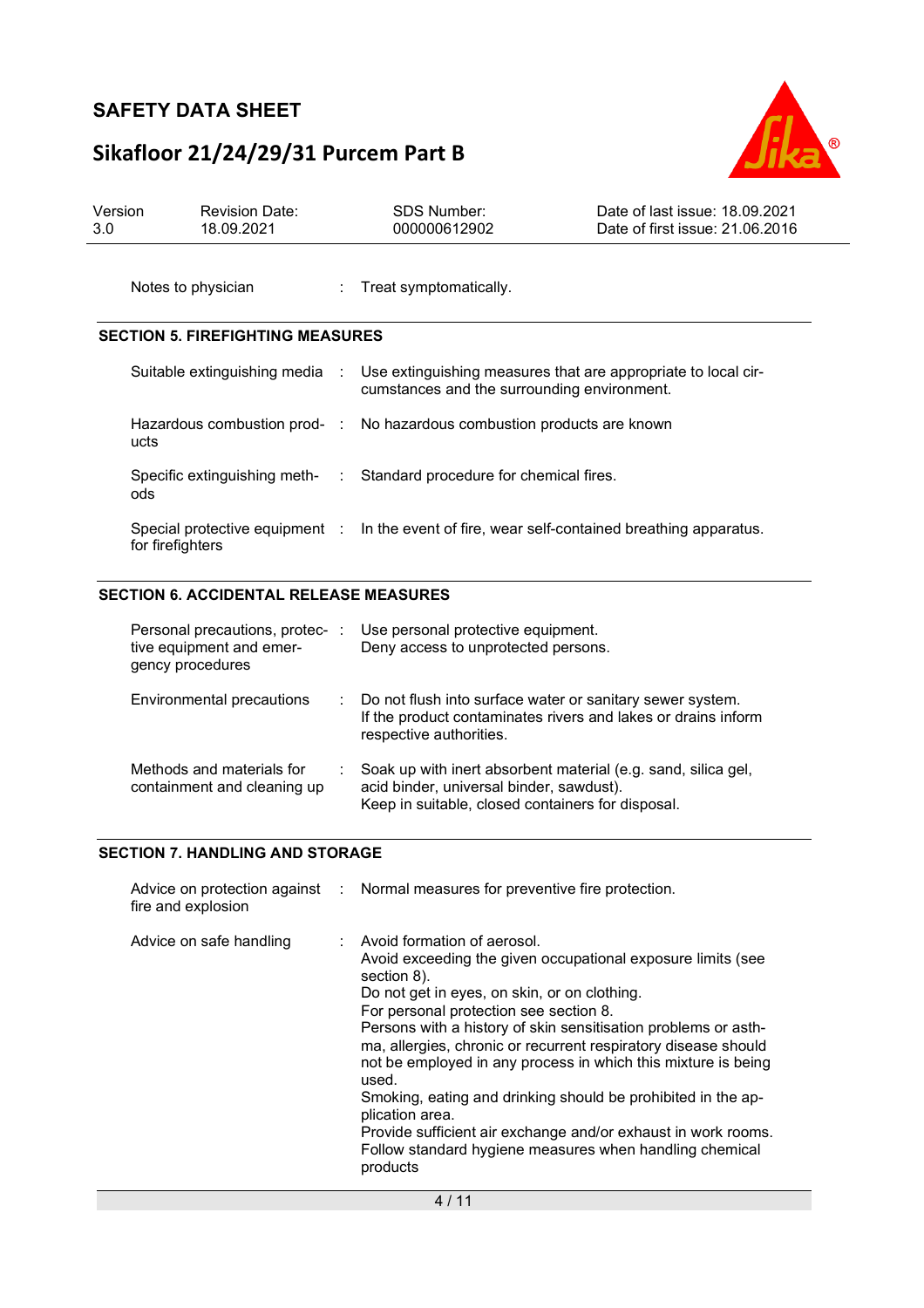# **Sikafloor 21/24/29/31 Purcem Part B**



÷

| Version<br>3.0              | <b>Revision Date:</b><br>18.09.2021 |    | <b>SDS Number:</b><br>000000612902                                                                                                                                                | Date of last issue: 18.09.2021<br>Date of first issue: 21.06.2016 |
|-----------------------------|-------------------------------------|----|-----------------------------------------------------------------------------------------------------------------------------------------------------------------------------------|-------------------------------------------------------------------|
|                             | Hygiene measures                    |    | practice.<br>When using do not eat or drink.<br>When using do not smoke.<br>Wash hands before breaks and at the end of workday.                                                   | Handle in accordance with good industrial hygiene and safety      |
| Conditions for safe storage |                                     | t. | Store in original container.<br>Keep in a well-ventilated place.<br>kept upright to prevent leakage.<br>Observe label precautions.<br>Store in accordance with local regulations. | Containers which are opened must be carefully resealed and        |

### **SECTION 8. EXPOSURE CONTROLS/PERSONAL PROTECTION**

| Components with workplace control parameters |         |           |  |  |  |
|----------------------------------------------|---------|-----------|--|--|--|
| Components                                   | CAS-No. | Value tvn |  |  |  |

| Components                    | CAS-No.                   | Value type                      | Control parame-                                                | Basis  |
|-------------------------------|---------------------------|---------------------------------|----------------------------------------------------------------|--------|
|                               |                           | (Form of                        | ters / Permissible                                             |        |
|                               |                           | exposure)                       | concentration                                                  |        |
| 4,4'-methylenediphenyl diiso- | 101-68-8                  | <b>TWA</b>                      | $0.02$ mg/m $3$                                                | AU OEL |
| cyanate                       |                           |                                 | (NCO)                                                          |        |
|                               |                           |                                 | Further information: Category 2 (Carc. 2) Suspected human car- |        |
|                               | cinogen, Sensitiser       |                                 |                                                                |        |
|                               |                           | <b>STEL</b>                     | $0.07$ mg/m $3$                                                | AU OEL |
|                               |                           |                                 | (NCO)                                                          |        |
| Diphenylmethanediisocyanate,  | 9016-87-9                 | <b>TWA</b>                      | $0.02$ mg/m $3$                                                | AU OEL |
| isomeres and homologues       |                           |                                 | (NCO)                                                          |        |
|                               |                           | Further information: Sensitiser |                                                                |        |
|                               |                           | <b>STEL</b>                     | $0.07$ mg/m $3$                                                | AU OEL |
|                               |                           |                                 | (NCO)                                                          |        |
|                               |                           | <b>TWA</b>                      | $0.02$ mg/m $3$                                                | AU OEL |
|                               |                           |                                 | (NCO)                                                          |        |
|                               |                           |                                 | Further information: Category 2 (Carc. 2) Suspected human car- |        |
|                               | cinogen, Sensitiser       |                                 |                                                                |        |
|                               |                           | <b>STEL</b>                     | $0.07$ mg/m $3$                                                | AU OEL |
|                               |                           |                                 | (NCO)                                                          |        |
| o-(p-isocyanatobenzyl)phenyl  | 5873-54-1                 | <b>TWA</b>                      | $0.02$ mg/m $3$                                                | AU OEL |
| isocyanate                    |                           |                                 | (NCO)                                                          |        |
|                               |                           | Further information: Sensitiser |                                                                |        |
|                               |                           | <b>STEL</b>                     | $0.07$ mg/m $3$                                                | AU OEL |
|                               |                           |                                 | (NCO)                                                          |        |
|                               |                           | <b>TWA</b>                      | $0.02$ mg/m $3$                                                | AU OEL |
|                               |                           |                                 | (NCO)                                                          |        |
|                               |                           |                                 | Further information: Category 2 (Carc. 2) Suspected human car- |        |
|                               | cinogen, Sensitiser       |                                 |                                                                |        |
|                               |                           | <b>STEL</b>                     | $0.07$ mg/m $3$                                                | AU OEL |
|                               |                           |                                 | (NCO)                                                          |        |
| Appropriate engineering       |                           |                                 | Use adequate ventilation and/or engineering controls to pre-   |        |
| controls                      | vent exposure to vapours. |                                 |                                                                |        |
|                               |                           |                                 |                                                                |        |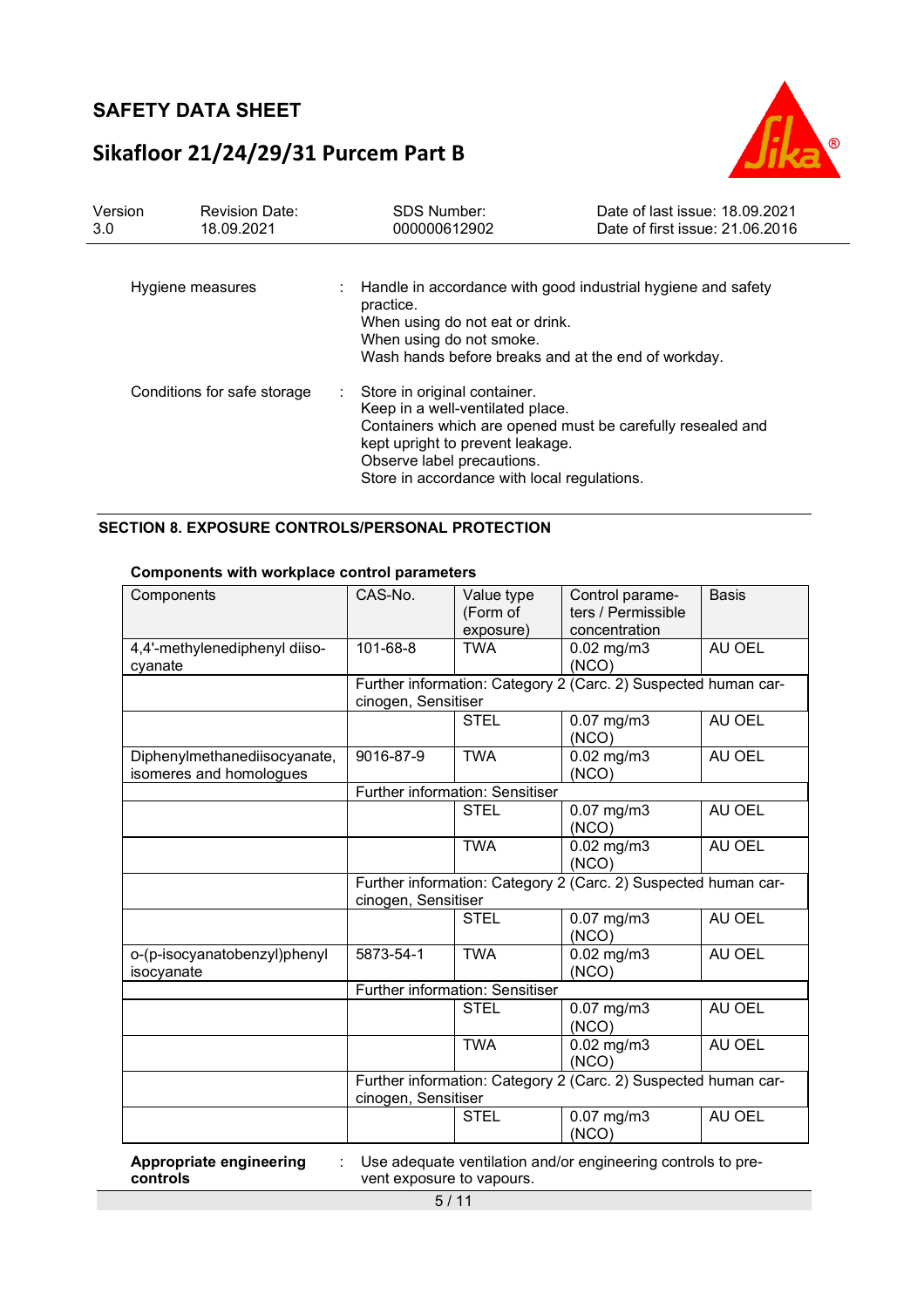# **Sikafloor 21/24/29/31 Purcem Part B**



| Version<br>3.0 | <b>Revision Date:</b><br>18.09.2021 | <b>SDS Number:</b><br>000000612902                                        | Date of last issue: 18,09,2021<br>Date of first issue: 21.06.2016                                                                                                                                                                           |
|----------------|-------------------------------------|---------------------------------------------------------------------------|---------------------------------------------------------------------------------------------------------------------------------------------------------------------------------------------------------------------------------------------|
|                | Personal protective equipment       |                                                                           |                                                                                                                                                                                                                                             |
|                | Respiratory protection              | working limits of the selected respirator.                                | In case of inadequate ventilation wear respiratory protection.<br>Respirator selection must be based on known or anticipated<br>exposure levels, the hazards of the product and the safe                                                    |
|                | Hand protection                     | essary.<br>Follow AS/NZS 1337.1<br>Contaminated gloves should be removed. | Chemical-resistant, impervious gloves complying with an<br>approved standard should be worn at all times when handling<br>chemical products if a risk assessment indicates this is nec-<br>Recommended: Butyl rubber/nitrile rubber gloves. |
|                | Eye protection                      | Safety glasses                                                            |                                                                                                                                                                                                                                             |
|                | Skin and body protection            | clothing, long trousers)<br>Follow AS 2210:3                              | Protective clothing (e.g. safety shoes, long-sleeved working                                                                                                                                                                                |

### **SECTION 9. PHYSICAL AND CHEMICAL PROPERTIES**

| Appearance                                                              | İ.                        | liquid                                         |
|-------------------------------------------------------------------------|---------------------------|------------------------------------------------|
| Colour                                                                  | t                         | brown                                          |
| Odour                                                                   |                           | characteristic                                 |
| <b>Odour Threshold</b>                                                  |                           | No data available                              |
| рH                                                                      |                           | Not applicable                                 |
| Melting point/range / Freezing :                                        |                           | No data available                              |
| point<br>Boiling point/boiling range                                    | $\mathbb{R}^{\mathbb{Z}}$ | No data available                              |
| Flash point                                                             | $\ddot{\phantom{a}}$      | > 93.3 °C (> 199.9 °F)<br>(Method: closed cup) |
| Evaporation rate                                                        | ÷                         | No data available                              |
| Flammability (solid, gas)                                               | $\mathbb{R}^{\mathbb{Z}}$ | No data available                              |
| Upper explosion limit / Upper : No data available<br>flammability limit |                           |                                                |
| Lower explosion limit / Lower<br>flammability limit                     |                           | : No data available                            |
| Vapour pressure                                                         | $\ddot{\cdot}$            | $0.01$ hPa                                     |
| Relative vapour density                                                 |                           | No data available<br>$\sim$ 144                |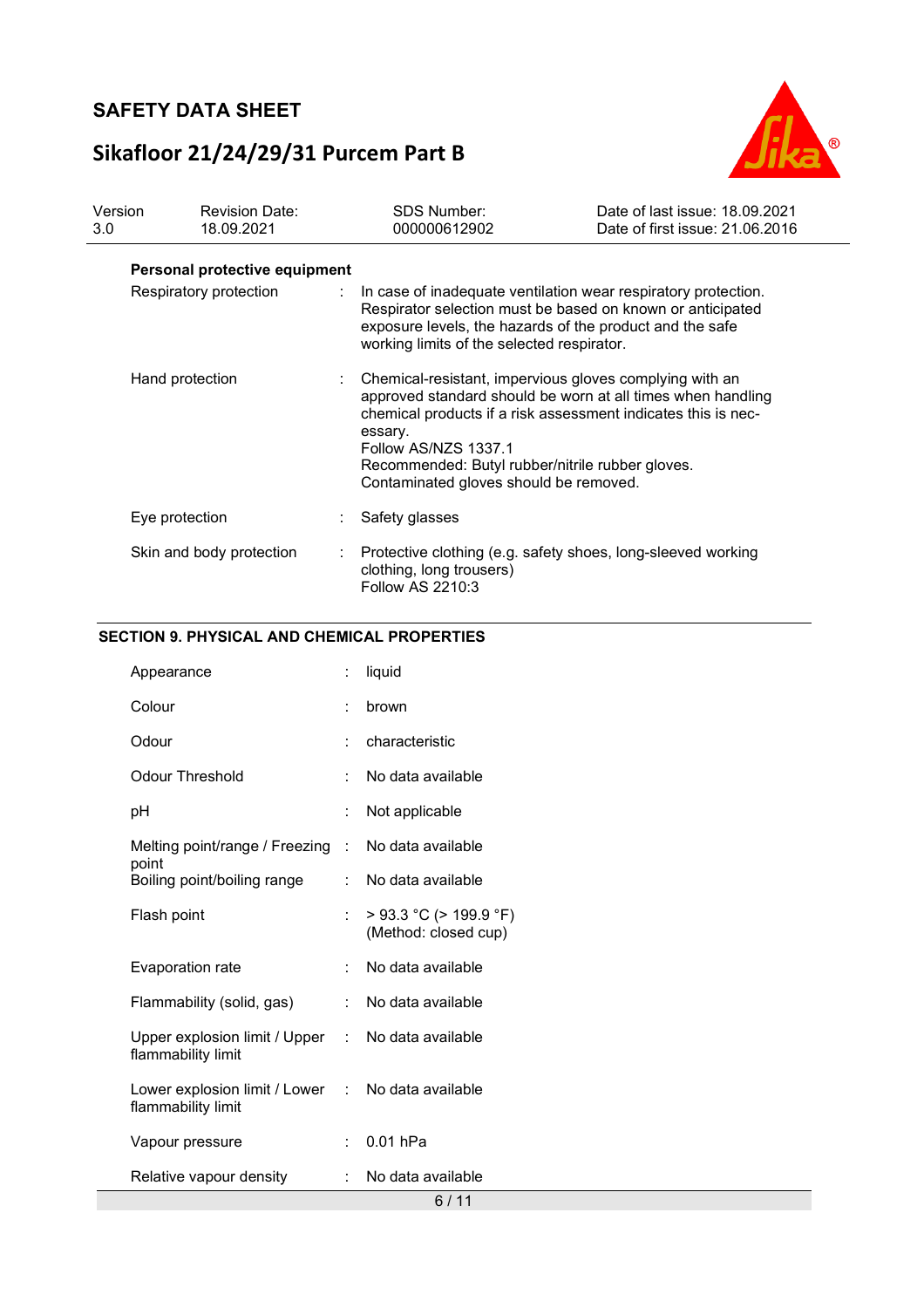# **Sikafloor 21/24/29/31 Purcem Part B**



| Version<br>3.0 | <b>Revision Date:</b><br>18.09.2021        |   | <b>SDS Number:</b><br>000000612902                                                                                                  | Date of last issue: 18.09.2021<br>Date of first issue: 21.06.2016 |
|----------------|--------------------------------------------|---|-------------------------------------------------------------------------------------------------------------------------------------|-------------------------------------------------------------------|
|                | Density                                    |   | 1.2 g/cm3 (20 $°C$ (68 °F))                                                                                                         |                                                                   |
|                | Solubility(ies)<br>Water solubility        |   | No data available                                                                                                                   |                                                                   |
|                | Solubility in other solvents               | ÷ | No data available                                                                                                                   |                                                                   |
|                | Partition coefficient: n-<br>octanol/water |   | No data available                                                                                                                   |                                                                   |
|                | Auto-ignition temperature                  |   | No data available                                                                                                                   |                                                                   |
|                | Decomposition temperature                  |   | No data available                                                                                                                   |                                                                   |
|                | Viscosity<br>Viscosity, dynamic            |   | No data available                                                                                                                   |                                                                   |
|                | Viscosity, kinematic                       |   | > 7 mm2/s (40 °C (104 °F))                                                                                                          |                                                                   |
|                | <b>Explosive properties</b>                |   | No data available                                                                                                                   |                                                                   |
|                | Oxidizing properties                       |   | No data available                                                                                                                   |                                                                   |
|                | Volatile organic compounds                 |   | Directive 2010/75/EU of 24 November 2010 on industrial<br>emissions (integrated pollution prevention and control)<br>Not applicable |                                                                   |

### **SECTION 10. STABILITY AND REACTIVITY**

| Reactivity             | No dangerous reaction known under conditions of normal use.            |
|------------------------|------------------------------------------------------------------------|
| Chemical stability     | : The product is chemically stable.                                    |
| tions                  | Possibility of hazardous reac- : No hazards to be specially mentioned. |
| Conditions to avoid    | No data available                                                      |
| Incompatible materials | see section 7.                                                         |

### **SECTION 11. TOXICOLOGICAL INFORMATION**

| <b>Acute toxicity</b><br>Harmful if inhaled. |                                                                       |  |
|----------------------------------------------|-----------------------------------------------------------------------|--|
| <b>Components:</b>                           |                                                                       |  |
| 4,4'-methylenediphenyl diisocyanate:         |                                                                       |  |
| Acute oral toxicity                          | : LD50 Oral (Rat): $> 5,000$ mg/kg<br>Method: OECD Test Guideline 401 |  |
| Acute inhalation toxicity                    | : $LC50: 1.5$ mg/l                                                    |  |
|                                              | 7 / 11                                                                |  |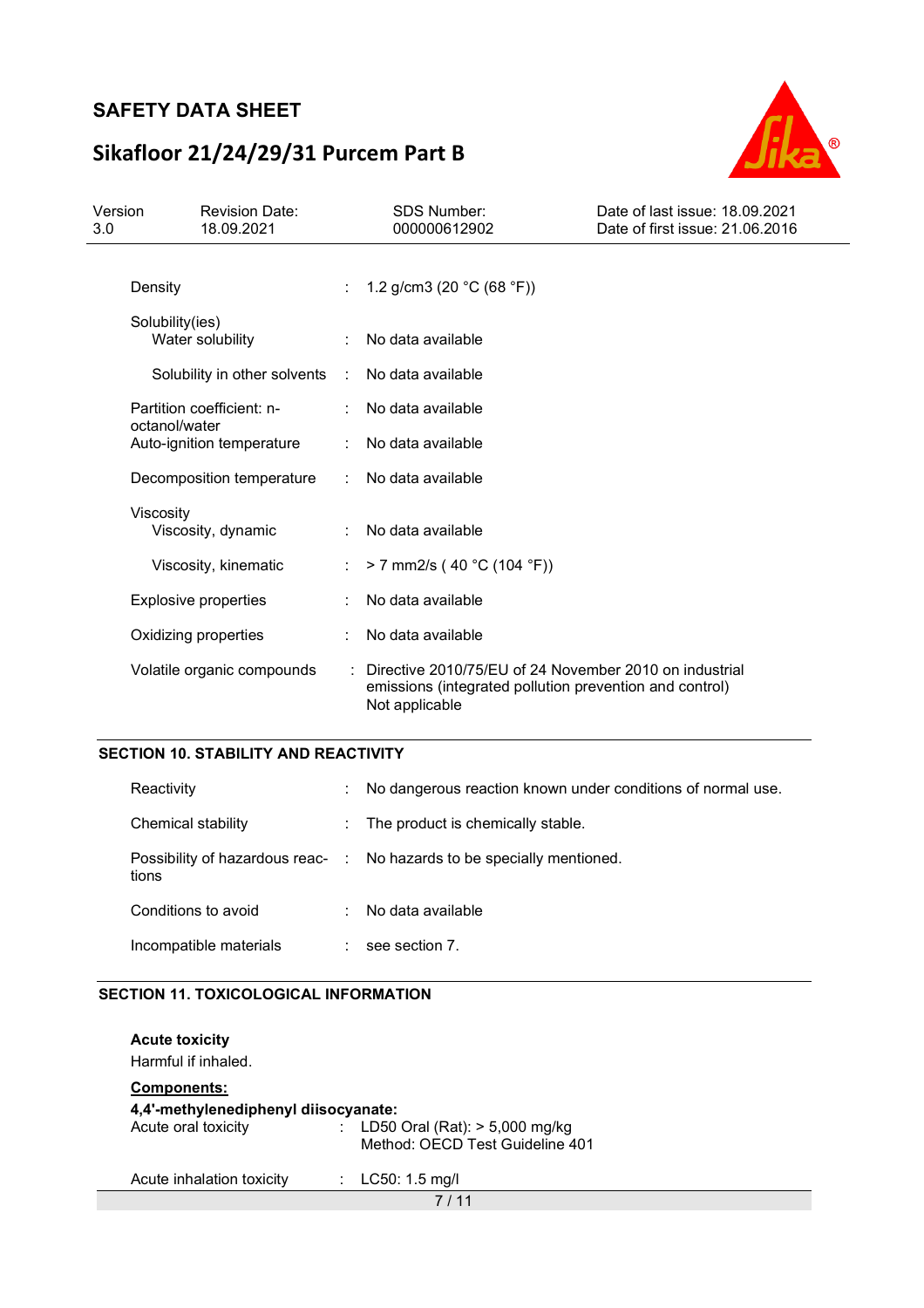# **Sikafloor 21/24/29/31 Purcem Part B**



| Version<br>3.0 | <b>Revision Date:</b><br>18.09.2021                                                                              | <b>SDS Number:</b><br>000000612902                                                                                       | Date of last issue: 18.09.2021<br>Date of first issue: 21.06.2016 |
|----------------|------------------------------------------------------------------------------------------------------------------|--------------------------------------------------------------------------------------------------------------------------|-------------------------------------------------------------------|
|                |                                                                                                                  | Exposure time: 4 h<br>Test atmosphere: dust/mist<br>Method: Expert judgement                                             |                                                                   |
|                | Diphenylmethanediisocyanate, isomeres and homologues:<br>Acute oral toxicity<br>t.                               | LD50 Oral (Rat): > 10,000 mg/kg                                                                                          |                                                                   |
|                | Acute inhalation toxicity<br>÷.                                                                                  | LC50: 1.5 mg/l<br>Exposure time: 4 h<br>Test atmosphere: dust/mist<br>Method: Expert judgement<br>short term inhalation. | Assessment: The component/mixture is moderately toxic after       |
|                | Acute dermal toxicity                                                                                            | : LD50 Dermal (Rabbit): $> 9,400$ mg/kg                                                                                  |                                                                   |
|                | <b>Skin corrosion/irritation</b><br>Causes skin irritation.                                                      |                                                                                                                          |                                                                   |
|                | Serious eye damage/eye irritation<br>Causes serious eye irritation.                                              |                                                                                                                          |                                                                   |
|                | Respiratory or skin sensitisation                                                                                |                                                                                                                          |                                                                   |
|                | <b>Skin sensitisation</b><br>May cause an allergic skin reaction.                                                |                                                                                                                          |                                                                   |
|                | <b>Respiratory sensitisation</b><br>May cause allergy or asthma symptoms or breathing difficulties if inhaled.   |                                                                                                                          |                                                                   |
|                | <b>Chronic toxicity</b>                                                                                          |                                                                                                                          |                                                                   |
|                | <b>Germ cell mutagenicity</b><br>Not classified based on available information.                                  |                                                                                                                          |                                                                   |
|                | Carcinogenicity<br>Suspected of causing cancer.                                                                  |                                                                                                                          |                                                                   |
|                | <b>Reproductive toxicity</b>                                                                                     |                                                                                                                          |                                                                   |
|                | Not classified based on available information.                                                                   |                                                                                                                          |                                                                   |
|                | <b>STOT - single exposure</b><br>May cause respiratory irritation.                                               |                                                                                                                          |                                                                   |
|                | <b>STOT - repeated exposure</b><br>May cause damage to organs through prolonged or repeated exposure if inhaled. |                                                                                                                          |                                                                   |
|                | <b>Aspiration toxicity</b><br>Not classified based on available information.                                     |                                                                                                                          |                                                                   |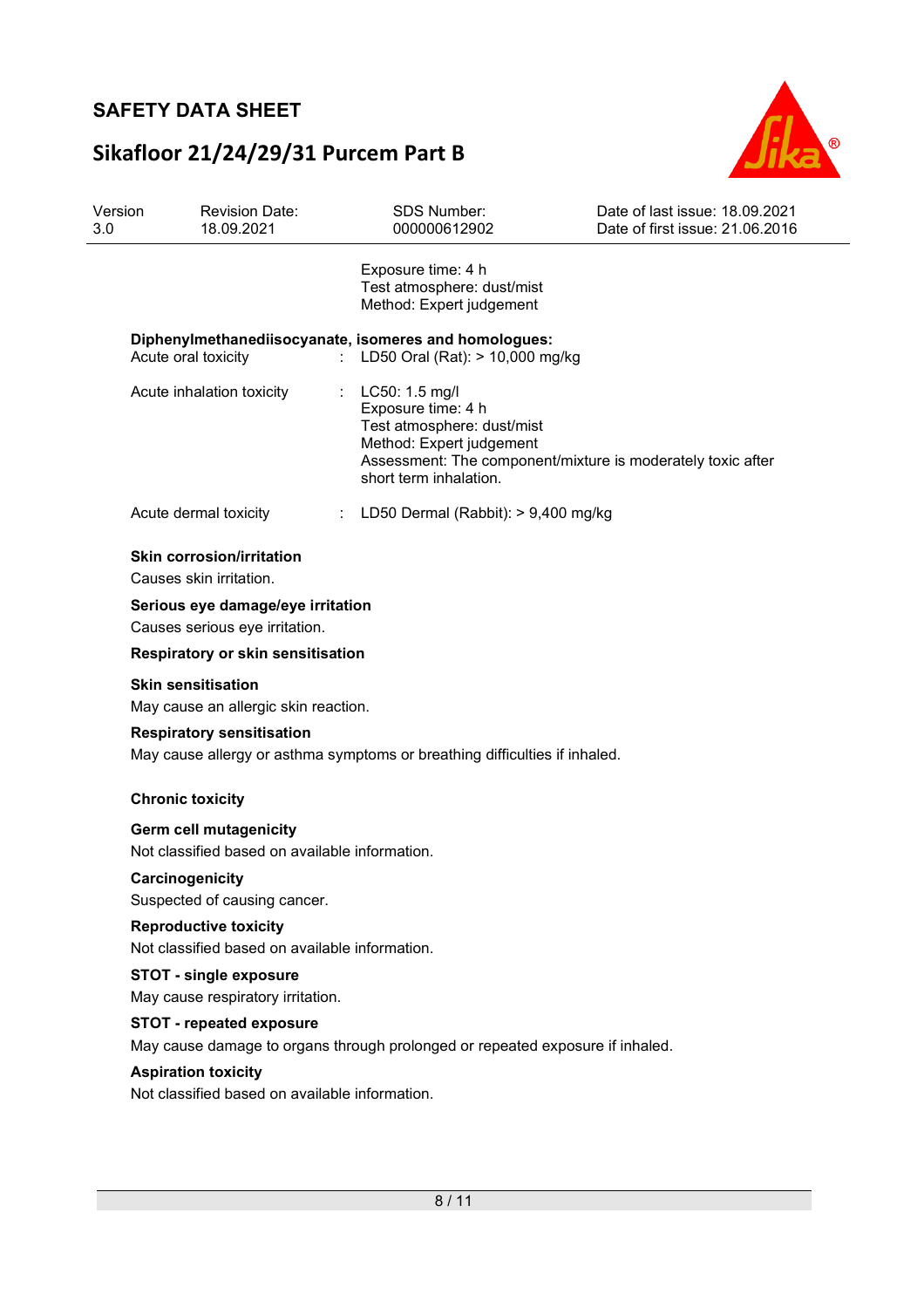# **Sikafloor 21/24/29/31 Purcem Part B**



| Version<br>3.0 | <b>Revision Date:</b><br>18.09.2021                                       |   | <b>SDS Number:</b><br>000000612902                                                                                                   | Date of last issue: 18.09.2021<br>Date of first issue: 21.06.2016 |
|----------------|---------------------------------------------------------------------------|---|--------------------------------------------------------------------------------------------------------------------------------------|-------------------------------------------------------------------|
|                | <b>SECTION 12. ECOLOGICAL INFORMATION</b>                                 |   |                                                                                                                                      |                                                                   |
|                | <b>Ecotoxicity</b>                                                        |   |                                                                                                                                      |                                                                   |
|                | <b>Components:</b>                                                        |   |                                                                                                                                      |                                                                   |
|                | Diphenylmethanediisocyanate, isomeres and homologues:<br>Toxicity to fish |   | LC50 (Brachydanio rerio (zebrafish)): > 1,000 mg/l<br>Exposure time: 96 h                                                            |                                                                   |
|                | Toxicity to algae/aquatic<br>plants                                       | ÷ | EC50 (Desmodesmus subspicatus (green algae)): > 1,640<br>mg/l<br>Exposure time: 72 h                                                 |                                                                   |
|                | Persistence and degradability<br>No data available                        |   |                                                                                                                                      |                                                                   |
|                | <b>Bioaccumulative potential</b><br>No data available                     |   |                                                                                                                                      |                                                                   |
|                | <b>Mobility in soil</b><br>No data available                              |   |                                                                                                                                      |                                                                   |
|                | <b>Other adverse effects</b>                                              |   |                                                                                                                                      |                                                                   |
|                | <b>Product:</b><br>mation                                                 |   | Additional ecological infor- : There is no data available for this product.                                                          |                                                                   |
|                | <b>SECTION 13. DISPOSAL CONSIDERATIONS</b>                                |   |                                                                                                                                      |                                                                   |
|                | <b>Disposal methods</b>                                                   |   |                                                                                                                                      |                                                                   |
|                | Waste from residues                                                       |   | Do not contaminate ponds, waterways or ditches with chemi-<br>cal or used container.<br>Send to a licensed waste management company. |                                                                   |
|                | Contaminated packaging                                                    |   | Empty remaining contents.<br>Dispose of as unused product.<br>Do not re-use empty containers.                                        |                                                                   |

If potential for exposure exists refer to Section 8 for specific personal protective equipment.

#### **SECTION 14. TRANSPORT INFORMATION**

#### **International Regulations**

**UNRTDG**

Not regulated as a dangerous good

**IATA-DGR**

Not regulated as a dangerous good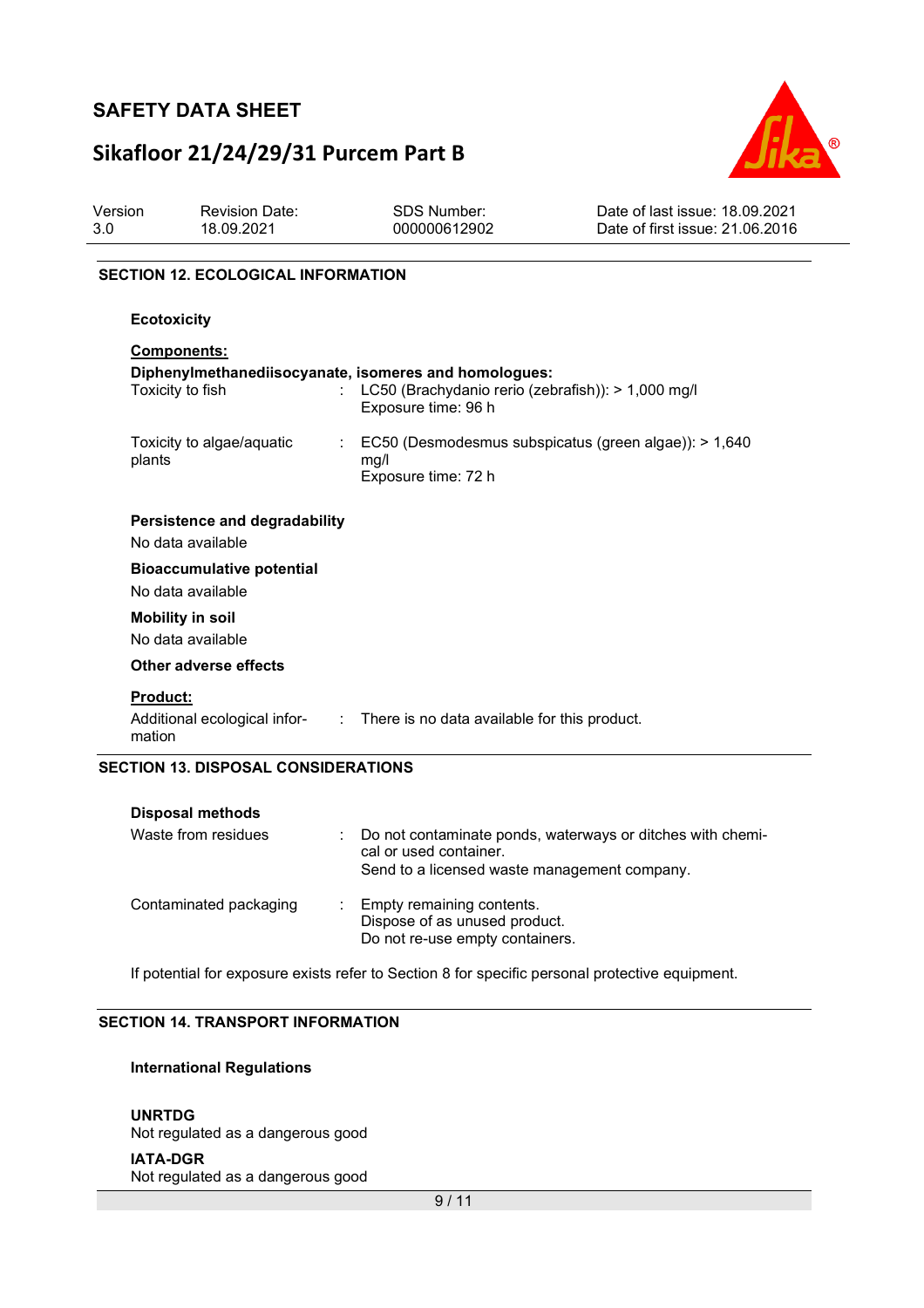# **Sikafloor 21/24/29/31 Purcem Part B**



| Version | <b>Revision Date:</b> | SDS Number:  | Date of last issue: 18.09.2021  |
|---------|-----------------------|--------------|---------------------------------|
| 3.0     | 18.09.2021            | 000000612902 | Date of first issue: 21.06.2016 |
|         |                       |              |                                 |

#### **IMDG-Code**

Not regulated as a dangerous good

**Transport in bulk according to Annex II of MARPOL 73/78 and the IBC Code** 

Not applicable for product as supplied.

#### **National Regulations**

**ADG**

Not regulated as a dangerous good

### **SECTION 15. REGULATORY INFORMATION**

| Safety, health and environmental regulations/legislation specific for the substance or mixture<br>Standard for the Uniform<br>No poison schedule number allocated<br>Scheduling of Medicines and<br>Poisons |                                                                                                                                                                                                                    |
|-------------------------------------------------------------------------------------------------------------------------------------------------------------------------------------------------------------|--------------------------------------------------------------------------------------------------------------------------------------------------------------------------------------------------------------------|
| International Chemical Weapons Convention (CWC)<br>Schedules of Toxic Chemicals and Precursors<br><b>Prohibition/Licensing Requirements</b>                                                                 | Not applicable<br>There is no applicable prohibition,<br>authorisation and restricted use<br>requirements, including for carcino-<br>gens referred to in Schedule 10 of<br>the model WHS Act and Regula-<br>tions. |

|             | The components of this product are reported in the following inventories: |
|-------------|---------------------------------------------------------------------------|
| <b>AIIC</b> | : On the inventory, or in compliance with the inventory                   |

#### **SECTION 16. OTHER INFORMATION**

| <b>Revision Date</b><br>Date format     | 18.09.2021<br>dd.mm.yyyy                                                                                                    |
|-----------------------------------------|-----------------------------------------------------------------------------------------------------------------------------|
| <b>Full text of other abbreviations</b> |                                                                                                                             |
| AU OEL                                  | Australia. Workplace Exposure Standards for Airborne Con-<br>taminants.                                                     |
| AU OEL / TWA                            | Exposure standard - time weighted average                                                                                   |
| AU OEL / STEL                           | Exposure standard - short term exposure limit                                                                               |
| ADG                                     | Australian Dangerous Goods Code.                                                                                            |
| ADR.                                    | European Agreement concerning the International Carriage of<br>Dangerous Goods by Road                                      |
| CAS                                     | <b>Chemical Abstracts Service</b>                                                                                           |
| <b>DNEL</b>                             | Derived no-effect level                                                                                                     |
| EC <sub>50</sub>                        | Half maximal effective concentration                                                                                        |
| <b>GHS</b>                              | <b>Globally Harmonized System</b>                                                                                           |
| <b>IATA</b>                             | International Air Transport Association                                                                                     |
| <b>IMDG</b>                             | International Maritime Code for Dangerous Goods                                                                             |
| LD50                                    | Median lethal dosis (the amount of a material, given all at<br>once, which causes the death of 50% (one half) of a group of |